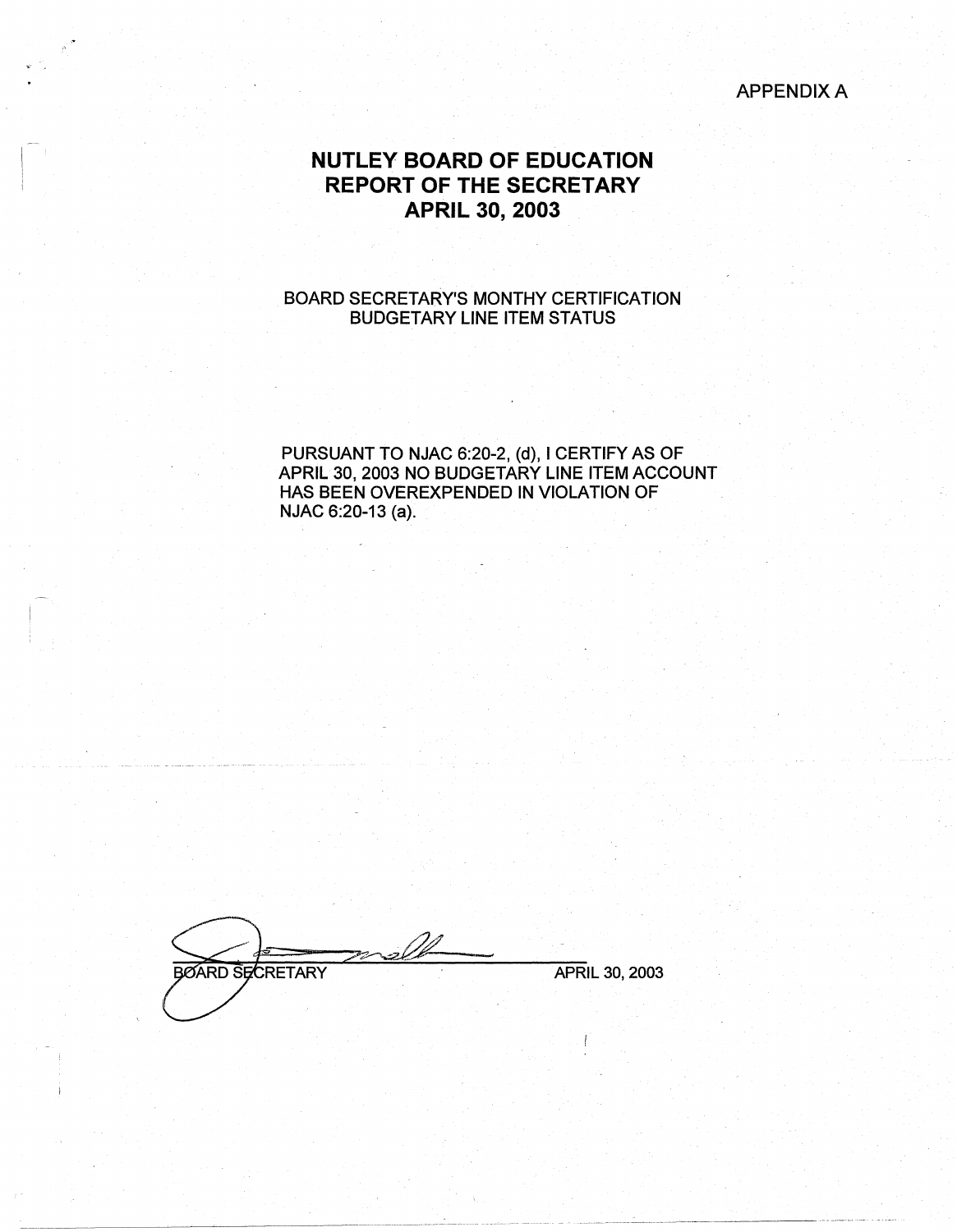--~----~--~--~-

| <b>Starting date</b><br>7/1/02<br>Ending date 4/30/03   | <b>Fund: 10</b>                    |                |
|---------------------------------------------------------|------------------------------------|----------------|
| <b>Assets and Resources</b>                             |                                    |                |
| Assets:                                                 |                                    |                |
| 101<br>Cash in bank                                     |                                    | \$2,049,014.18 |
| $102 - 106$<br><b>Cash Equivalents</b>                  |                                    | \$4,350.00     |
| 111<br>Investments                                      |                                    | \$0.00         |
| 116<br>Capital Reserve Account                          |                                    | \$0.00         |
| 121<br>Tax levy Receivable                              |                                    | \$5,490,099.00 |
|                                                         |                                    |                |
| Accounts Receivable:                                    |                                    |                |
| 132<br>Interfund                                        | \$0.00                             |                |
| 141<br>Intergovernmental - State                        | \$1,254,825.41                     |                |
| 142<br>Intergovernmental - Federal                      | \$0.00                             |                |
| 143<br>Intergovernmental - Other.                       | \$29,612.70                        |                |
| 153, 154<br>Other (net of estimated uncollectable of \$ | \$16,685.12                        | \$1,301,123.23 |
| Loans Receivable:                                       |                                    |                |
| 131<br>Interfund                                        | \$0.00                             |                |
| 51, 152<br>Other (Net of estimated uncollectable of \$  | \$0.00                             | \$0.00         |
| <b>Other Current Assets</b>                             |                                    | \$0.00         |
| <b>Resources:</b>                                       |                                    |                |
| <b>Estimated revenues</b><br>301                        | \$38,670,022.00                    |                |
| 302<br>Less revenues                                    | (\$38,495,844.00)                  | \$174,178.00   |
| <b>Total assets and resources</b>                       |                                    | \$9,018,764.41 |
|                                                         | <b>Liabilities and fund equity</b> |                |
| Liabilities:                                            |                                    |                |
|                                                         |                                    |                |
| 411<br>Intergovernmental accounts payable - state       |                                    | \$0.00         |
| 421<br>Accounts payable                                 |                                    | \$374.87       |
| 431<br>Contracts payable                                |                                    | \$0.00         |
| 451<br>Loans payable                                    |                                    | \$0.00         |
| 481<br>Deferred revenues                                |                                    | \$0.00         |
| Other current liabilites                                |                                    | \$0.00         |
| <b>Total liabilities</b>                                |                                    | \$374.87       |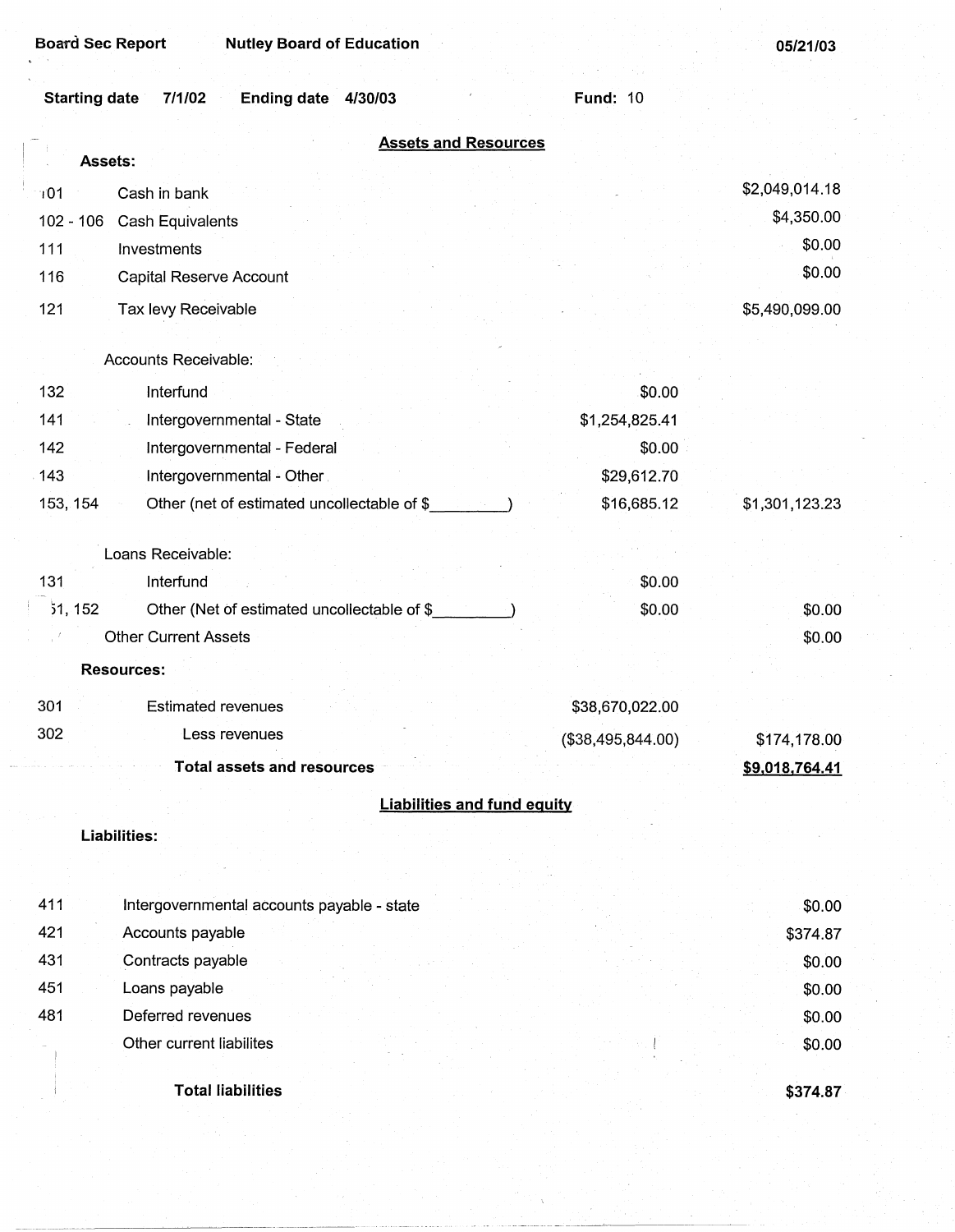| <b>Board Sec Report</b> |                                                | <b>Nutley Board of Education</b> |                      |                | 05/21/03       |
|-------------------------|------------------------------------------------|----------------------------------|----------------------|----------------|----------------|
| <b>Starting date</b>    | 7/1/02<br><b>Ending date</b>                   | 4/30/03                          | <b>Fund: 10</b>      |                |                |
|                         |                                                |                                  |                      |                |                |
| <b>Fund Balance:</b>    |                                                |                                  |                      |                |                |
| Appropriated:           |                                                |                                  |                      |                |                |
| 753,754                 | Reserve for encumbrances                       |                                  |                      | \$6,520,398.18 |                |
| 761                     | Capital reserve account - July                 |                                  |                      | \$1,000.00     |                |
| 604                     | Add: Increase in capital reserve               |                                  |                      | \$0.00         |                |
| 307                     | Less: Budgeted withdrawal from capital reserve |                                  |                      | \$0.00         | \$1,000.00     |
| 762                     | Adult education programs                       |                                  |                      | \$0.00         |                |
| 751,752,76x             | Other reserves                                 |                                  |                      | \$0.00         |                |
| 601                     | Appropriations                                 |                                  | \$39,714,237.83      |                |                |
| 602                     | Less: Expenditures                             | (\$31,654,713.57)                |                      |                |                |
|                         | Encumbrances                                   | (\$6,520,398.18)                 | $($ \$38,175,111.75) | \$1,539,126.08 |                |
|                         | Total appropriated                             |                                  |                      | \$8,060,524.26 |                |
| Unappropriated:         |                                                |                                  |                      |                |                |
| 770                     | Fund balance, July 1                           |                                  |                      | \$1,874,865.28 |                |
| 303                     | <b>Budgeted fund balance</b>                   |                                  |                      | (\$917,000.00) |                |
|                         | Total fund balance                             |                                  |                      |                | \$9,018,389.54 |
|                         | <b>Total liabilites and fund equity</b>        |                                  |                      |                | \$9,018,764.41 |

|                                    | <b>Budgeted</b>   | <b>Actual</b>     | <b>Variance</b> |
|------------------------------------|-------------------|-------------------|-----------------|
| Appropriations                     | \$39,714,237.83   | \$38,175,111.75   | \$1,539,126.08  |
| Revenues                           | (\$38,670,022.00) | (\$38,495,844.00) | (\$174, 178.00) |
| Subtotal                           | \$1,044,215.83    | (\$320,732.25)    | \$1,364,948.08  |
| Change in capital reserve account: |                   |                   |                 |
| Plus - Increase in reserve         | \$0.00            | (\$1,000.00)      | \$1,000.00      |
| Less - Withdrawal from reserve     | \$0.00            |                   | \$0.00          |
| Subtotal                           | \$1,044,215.83    | (\$321,732.25)    | \$1,365,948.08  |
| Less: Adjustment for prior year    | (\$127,215.83)    | (\$127, 215.83)   |                 |
| Budgeted fund balance              | \$917,000.00      | (\$448,948.08)    | \$1,365,948.08  |

Prepared and submitted by : -2 Board Secretary

*let 1 30/03*<br>Date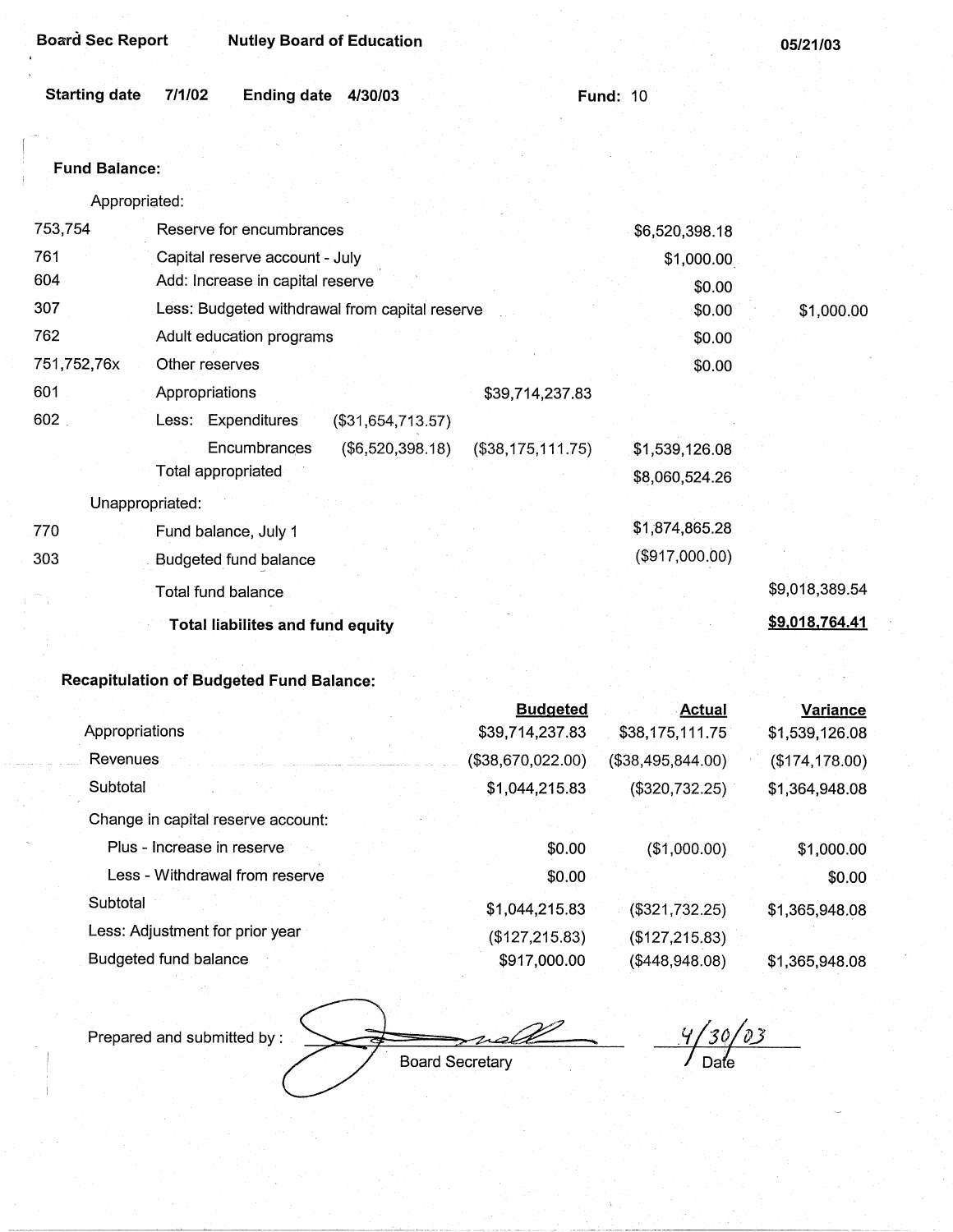| <b>Starting date</b> | 7/1/02<br>Ending date 4/30/03               | <b>Fund: 20</b>  |                  |
|----------------------|---------------------------------------------|------------------|------------------|
|                      | <b>Assets and Resources</b><br>Assets:      |                  |                  |
|                      |                                             |                  |                  |
| 101                  | Cash in bank                                |                  | \$422,480.65     |
| $102 - 106$          | Cash Equivalents                            |                  | \$0.00<br>\$0.00 |
| 111<br>116           | Investments                                 |                  | \$0.00           |
|                      | Capital Reserve Account                     |                  |                  |
| 121                  | Tax levy Receivable                         |                  | \$0.00           |
|                      | Accounts Receivable:                        |                  |                  |
| 132                  | Interfund                                   | \$0.00           |                  |
| 141                  | Intergovernmental - State                   | \$371.41         |                  |
| 142                  | Intergovernmental - Federal                 | \$440.96         |                  |
| 143                  | Intergovernmental - Other                   | \$1,099.72       |                  |
| 153, 154             | Other (net of estimated uncollectable of \$ | \$0.00           | \$1,912.09       |
|                      |                                             |                  |                  |
|                      | Loans Receivable:                           |                  |                  |
| 131                  | Interfund                                   | \$0.00           |                  |
| 51, 152              | Other (Net of estimated uncollectable of \$ | \$0.00           | \$0.00           |
|                      | <b>Other Current Assets</b>                 |                  | \$0.00           |
|                      | <b>Resources:</b>                           |                  |                  |
| 301                  | <b>Estimated revenues</b>                   | \$1,422,184.00   |                  |
| 302                  | Less revenues                               | (\$1,069,950.75) | \$352,233.25     |
|                      | Total assets and resources                  |                  | \$776,625.99     |
|                      | <b>Liabilities and fund equity</b>          |                  |                  |
|                      | Liabilities:                                |                  |                  |
|                      |                                             |                  |                  |
| 411                  | Intergovernmental accounts payable - state  |                  | \$28,961.45      |
| 421                  | Accounts payable                            |                  | \$0.00           |
| 431                  | Contracts payable                           |                  | \$0.00           |
| 451                  | Loans payable                               |                  | \$0.00           |
| 481                  | Deferred revenues                           |                  | \$77,369.49      |
|                      | Other current liabilites                    |                  | \$0.00           |
|                      |                                             |                  |                  |

**Total liabilities** 

**\$106,330.94**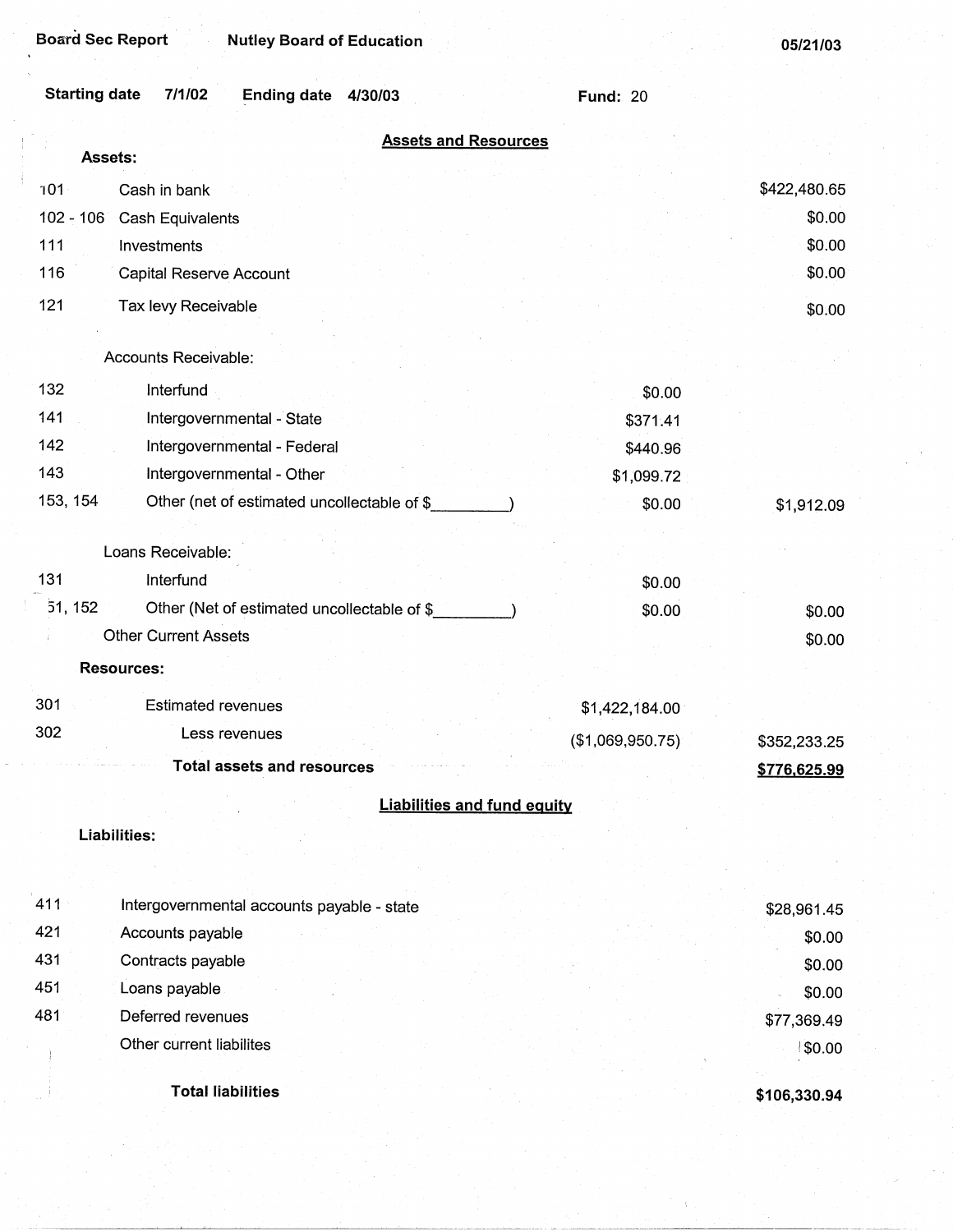| <b>Board Sec Report</b> |                    | <b>Nutley Board of Education</b>        |                                                |                  |                 | 05/21/03     |
|-------------------------|--------------------|-----------------------------------------|------------------------------------------------|------------------|-----------------|--------------|
| <b>Starting date</b>    | 7/1/02             | Ending date 4/30/03                     |                                                |                  | <b>Fund: 20</b> |              |
| <b>Fund Balance:</b>    |                    |                                         |                                                |                  |                 |              |
| Appropriated:           |                    |                                         |                                                |                  |                 |              |
| 753,754                 |                    | Reserve for encumbrances                |                                                |                  | \$33,451.45     |              |
| 761                     |                    | Capital reserve account - July          |                                                |                  | \$0.00          |              |
| 604                     |                    | Add: Increase in capital reserve        |                                                |                  | \$0.00          |              |
| 307                     |                    |                                         | Less: Budgeted withdrawal from capital reserve |                  | \$0.00          | \$0.00       |
| 762                     |                    | Adult education programs                |                                                |                  | \$0.00          |              |
| 751,752,76x             | Other reserves     |                                         |                                                |                  | \$0.00          |              |
| 601                     | Appropriations     |                                         |                                                | \$1,499,297.34   |                 |              |
| 602                     |                    | Less: Expenditures                      | (\$751,888.95)                                 |                  |                 |              |
|                         |                    | Encumbrances                            | (\$33,451.45)                                  | $(\$785,340.40)$ | \$713,956.94    |              |
|                         | Total appropriated |                                         |                                                |                  | \$747,408.39    |              |
| Unappropriated:         |                    |                                         |                                                |                  |                 |              |
| 770                     |                    | Fund balance, July 1                    |                                                |                  | \$0.00          |              |
| 303                     |                    | Budgeted fund balance                   |                                                |                  | (\$77,113.34)   |              |
|                         | Total fund balance |                                         |                                                |                  |                 | \$670,295.05 |
|                         |                    | <b>Total liabilites and fund equity</b> |                                                |                  |                 | \$776,625.99 |

|                                    | <b>Budgeted</b>  | <b>Actual</b>    | Variance       |
|------------------------------------|------------------|------------------|----------------|
| Appropriations                     | \$1,499,297.34   | \$785,340.40     | \$713,956.94   |
| Revenues                           | (\$1,422,184.00) | (\$1,069,950.75) | (\$352,233.25) |
| Subtotal                           | \$77,113.34      | (\$284,610.35)   | \$361,723.69   |
| Change in capital reserve account: |                  |                  |                |
| Plus - Increase in reserve         | \$0.00           | \$0.00           | \$0.00         |
| Less - Withdrawal from reserve     | \$0.00           |                  | \$0.00         |
| Subtotal                           | \$77,113.34      | (\$284,610.35)   | \$361,723.69   |
| Less: Adjustment for prior year    | $(\$0.00)$       | (\$0.00)         |                |
| Budgeted fund balance              | \$77,113.34      | (\$284,610.35)   | \$361,723.69   |

*r* / 30/03 Prepared and submitted by :  $\Rightarrow$  valle Board Secretary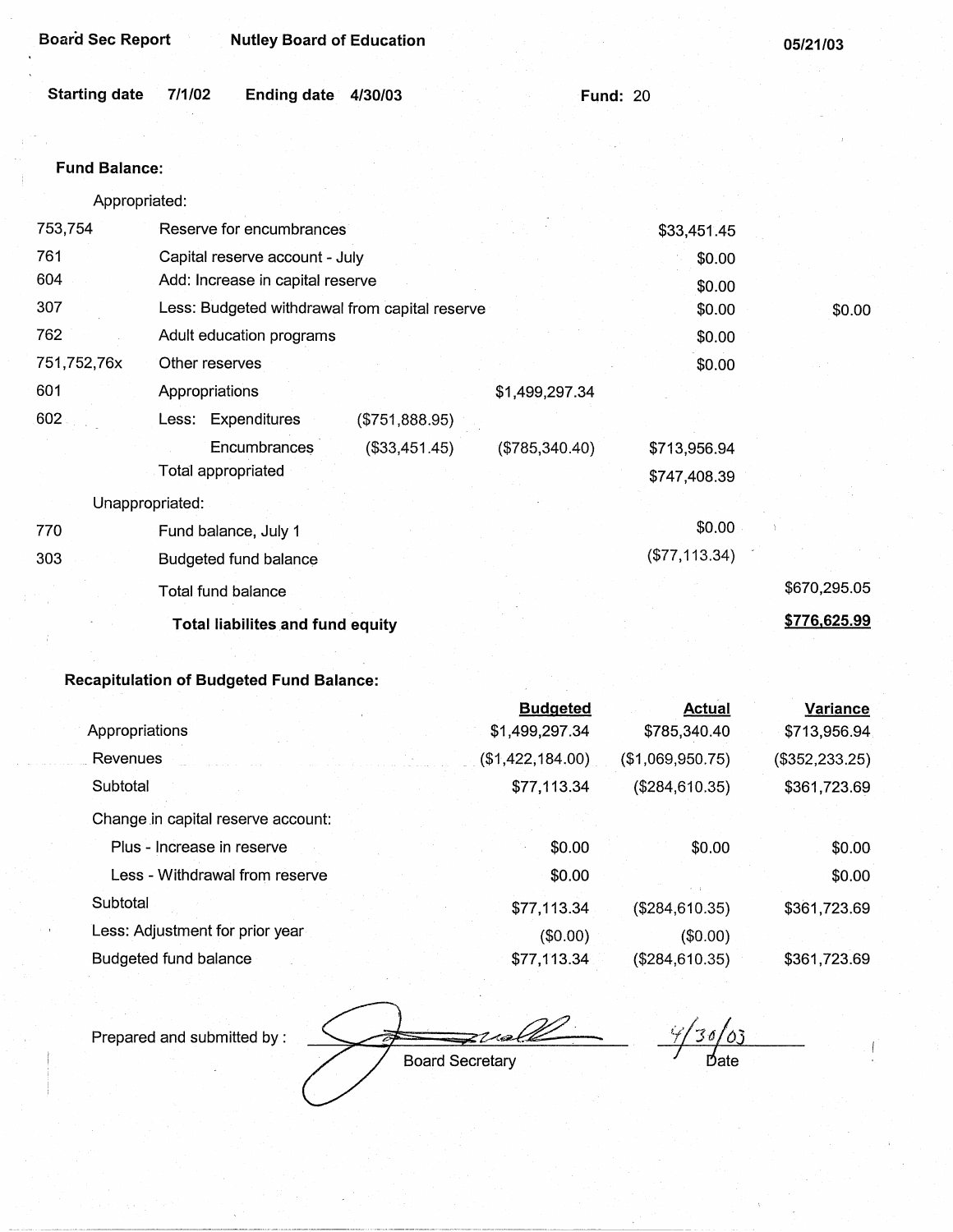| <b>Nutley Board of Education</b><br><b>Board Sec Report</b> |                 | 05/21/03    |
|-------------------------------------------------------------|-----------------|-------------|
| <b>Starting date</b><br>7/1/02<br>Ending date 4/30/03       | <b>Fund: 40</b> |             |
| <b>Assets and Resources</b>                                 |                 |             |
| Assets:                                                     |                 |             |
| 101<br>Cash in bank                                         |                 | \$15,817.88 |
| $102 - 106$<br>Cash Equivalents                             |                 | \$0.00      |
| 111<br>Investments                                          |                 | \$0.00      |
| 116<br><b>Capital Reserve Account</b>                       |                 | \$0.00      |
| 121<br>Tax levy Receivable                                  |                 | \$0.00      |
|                                                             |                 |             |
| Accounts Receivable:                                        |                 |             |
| 132<br>Interfund                                            | \$0.00          |             |
| 141<br>Intergovernmental - State                            | \$0.00          |             |
| Intergovernmental - Federal<br>142                          | \$0.00          |             |
| 143<br>Intergovernmental - Other                            | \$0.00          |             |
| Other (net of estimated uncollectable of \$<br>153, 154     | \$0.00          | \$0.00      |
|                                                             |                 |             |
| Loans Receivable:                                           |                 |             |
| 131<br>Interfund                                            | \$0.00          |             |
| Other (Net of estimated uncollectable of \$<br>51, 152      | \$0.00          | \$0.00      |
| <b>Other Current Assets</b>                                 |                 | \$0.00      |
| Resources:                                                  |                 |             |
| 301<br><b>Estimated revenues</b>                            | \$153,341.00    |             |
| 302<br>Less revenues                                        | (\$151, 641.00) | \$1,700.00  |
| <b>Total assets and resources</b>                           |                 | \$17,517.88 |
| <b>Liabilities and fund equity</b>                          |                 |             |
|                                                             |                 |             |
| Liabilities:                                                |                 |             |
|                                                             |                 |             |
| 411<br>Intergovernmental accounts payable - state           |                 | \$0.00      |
| 421<br>Accounts payable                                     |                 | \$0.00      |
| 431<br>Contracts payable                                    |                 | \$0.00      |
| 451<br>Loans payable                                        |                 | \$0.00      |

Other current liabilites

Deferred revenues

481

**Total liabilities** 

**\$0.QO** 

\$0.00 \$0.00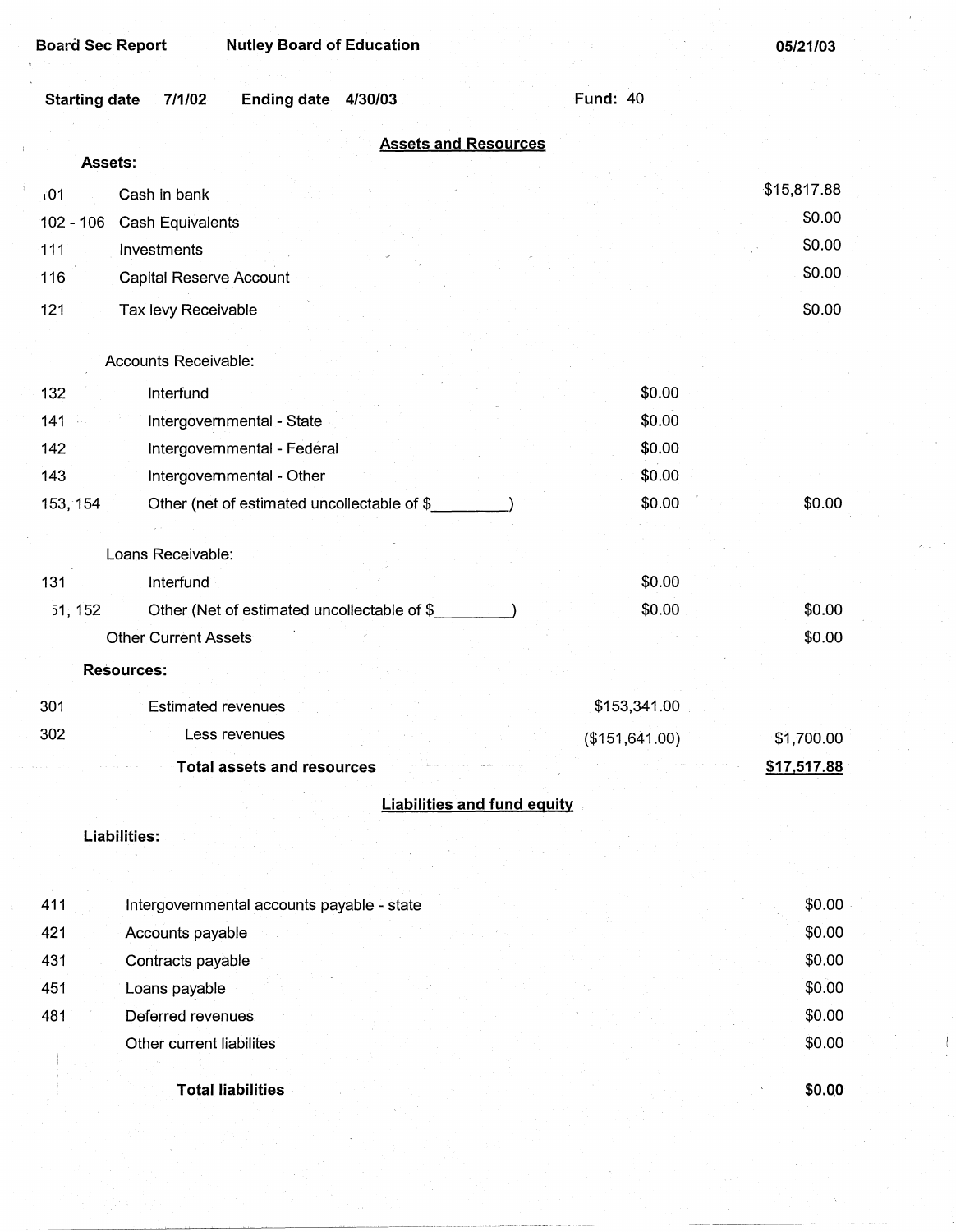| <b>Board Sec Report</b> | <b>Nutley Board of Education</b>               |                          | 05/21/03    |
|-------------------------|------------------------------------------------|--------------------------|-------------|
| <b>Starting date</b>    | 7/1/02<br>Ending date 4/30/03                  | <b>Fund: 40</b>          |             |
|                         |                                                |                          |             |
| <b>Fund Balance:</b>    |                                                |                          |             |
| Appropriated:           |                                                |                          |             |
| 753,754                 | Reserve for encumbrances                       | \$17,517.50              |             |
| 761                     | Capital reserve account - July                 | \$0.00                   |             |
| 604                     | Add: Increase in capital reserve               | \$0.00                   |             |
| 307                     | Less: Budgeted withdrawal from capital reserve | \$0.00                   | \$0.00      |
| 762                     | Adult education programs                       | \$0.00                   |             |
| 751,752,76x             | Other reserves                                 | \$0.00                   |             |
| 601                     | Appropriations                                 | \$153,341.25             |             |
| 602                     | Less: Expenditures<br>(\$135,823.75)           |                          |             |
|                         | Encumbrances<br>(\$17,517.50)                  | (\$153,341.25)<br>\$0.00 |             |
|                         | Total appropriated                             | \$17,517.50              |             |
| Unappropriated:         |                                                |                          |             |
| 770                     | Fund balance, July 1                           | \$0.63                   |             |
| 303                     | Budgeted fund balance                          | (\$0.25)                 |             |
|                         | Total fund balance                             |                          | \$17,517.88 |
|                         | Total liabilites and fund equity               |                          | \$17,517.88 |

|                                    | <b>Budgeted</b> | <b>Actual</b>   | <b>Variance</b> |
|------------------------------------|-----------------|-----------------|-----------------|
| Appropriations                     | \$153,341.25    | \$153,341.25    | \$0.00          |
| Revenues                           | (\$153,341.00)  | (\$151, 641.00) | (\$1,700.00)    |
| Subtotal                           | \$0.25          | \$1,700.25      | (\$1,700.00)    |
| Change in capital reserve account: |                 |                 |                 |
| Plus - Increase in reserve         | \$0.00          | \$0.00          | \$0.00          |
| Less - Withdrawal from reserve     | \$0.00          |                 | \$0.00          |
| Subtotal                           | \$0.25          | \$1,700.25      | (\$1,700.00)    |
| Less: Adjustment for prior year    | \$0.00          | \$0.00          |                 |
| Budgeted fund balance              | \$0.25          | \$1,700.25      | (\$1,700.00)    |

Prepared and submitted by :

ox  $\overline{\mathscr{L}}$ Board Secretary

 $\frac{9}{30/03}$ <br>Date

 $\sim$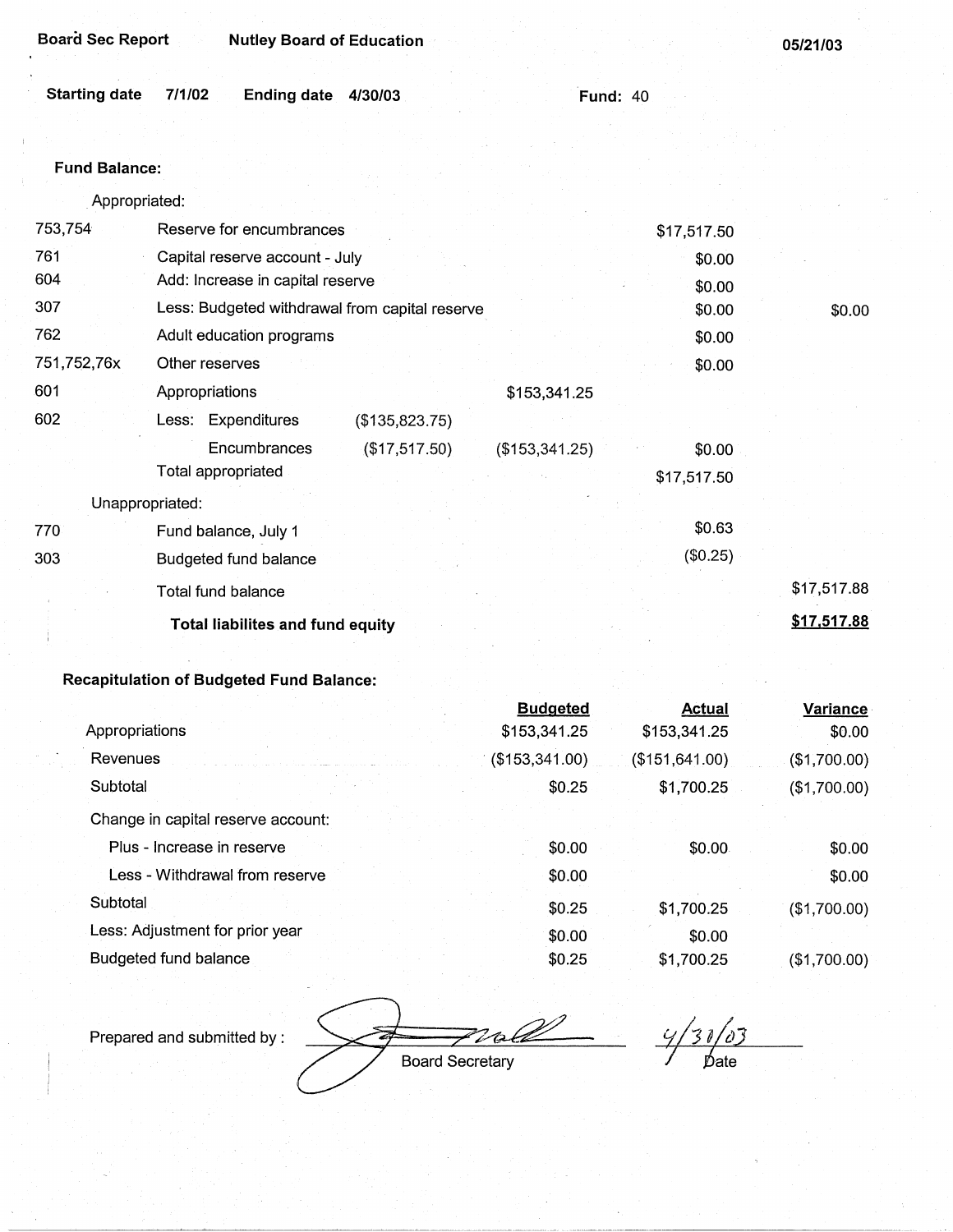**05/21/03** 

|             | <b>Starting date</b><br>7/1/02<br>Ending date 4/30/03 | <b>Fund: 50</b> |                   |
|-------------|-------------------------------------------------------|-----------------|-------------------|
|             | <b>Assets and Resources</b><br>Assets:                |                 |                   |
| i01         | Cash in bank                                          |                 | \$19,842.07       |
| $102 - 106$ | Cash Equivalents                                      |                 | \$0.00            |
| 111         | Investments                                           |                 | \$0.00            |
| 116         | Capital Reserve Account                               |                 | \$0.00            |
| 121         | Tax levy Receivable                                   |                 | \$0.00            |
|             |                                                       |                 |                   |
|             | Accounts Receivable:                                  |                 |                   |
| 132         | Interfund                                             | \$0.00          |                   |
| 141         | Intergovernmental - State                             | \$0.00          |                   |
| 142         | Intergovernmental - Federal                           | (\$4,873.10)    |                   |
| 143         | Intergovernmental - Other                             | \$0.00          |                   |
| 153, 154    | Other (net of estimated uncollectable of \$           | \$0.00          | (\$4,873.10)      |
|             |                                                       |                 |                   |
|             | Loans Receivable:                                     |                 |                   |
| 131         | Interfund                                             | \$0.00          |                   |
| 51, 152     | Other (Net of estimated uncollectable of \$           | \$0.00          | \$0.00            |
|             | <b>Other Current Assets</b>                           |                 | \$56,135.37       |
|             | <b>Resources:</b>                                     |                 |                   |
| 301         | <b>Estimated revenues</b>                             | \$0.00          |                   |
| 302         | Less revenues                                         | (\$606,741.50)  | $(\$606,741.50)$  |
|             | <b>Total assets and resources</b>                     |                 | $($ \$535,637.16) |
|             | <b>Liabilities and fund equity</b>                    |                 |                   |
|             | <b>Liabilities:</b>                                   |                 |                   |
|             |                                                       |                 |                   |
|             |                                                       |                 |                   |
| 411         | Intergovernmental accounts payable - state            |                 | \$0.00            |
| 421         | Accounts payable                                      |                 | \$0.00            |
| 431         | Contracts payable                                     |                 | \$0.00            |
| 451         | Loans payable                                         |                 | \$0.00            |
| 481         | Deferred revenues                                     |                 | \$4,646.80        |
|             | Other current liabilites                              |                 | \$63,810.74       |
|             | <b>Total liabilities</b>                              |                 | \$68,457.54       |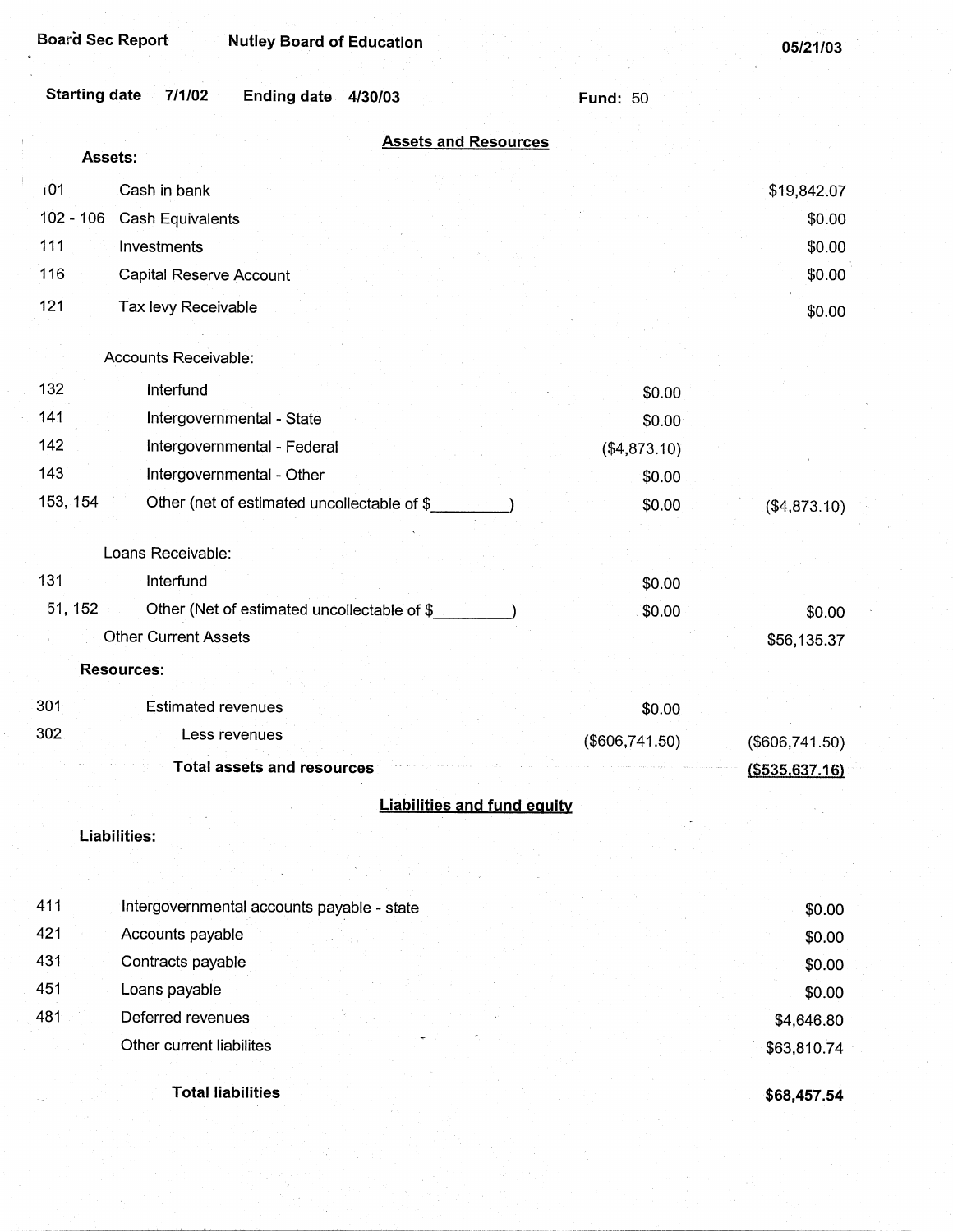| Starting date 7/1/02 | Ending date 4/30/03 |  | <b>Fund: 50</b> |
|----------------------|---------------------|--|-----------------|
|                      |                     |  |                 |

#### Fund **Balance:**

Appropriated:

| 753,754     | Reserve for encumbrances                       |                | \$88,659.96    |                  |
|-------------|------------------------------------------------|----------------|----------------|------------------|
| 761         | Capital reserve account - July                 |                | \$0.00         |                  |
| 604         | Add: Increase in capital reserve               |                | \$0.00         |                  |
| 307         | Less: Budgeted withdrawal from capital reserve |                | \$0.00         | \$0.00           |
| 762         | Adult education programs                       |                | \$0.00         |                  |
| 751,752,76x | Other reserves                                 |                | \$0.00         |                  |
| 601         | Appropriations                                 | \$795,587.00   |                |                  |
| 602         | Less: Expenditures<br>(\$604,094.70)           |                |                |                  |
|             | Encumbrances<br>(\$88,659.96)                  | (\$692,754.66) | \$102,832.34   |                  |
|             | Total appropriated                             |                | \$191,492.30   |                  |
|             | Unappropriated:                                |                |                |                  |
| 770         | Fund balance, July 1                           |                | \$0.00         |                  |
| 303         | Budgeted fund balance                          |                | (\$795,587.00) |                  |
|             | Total fund balance                             |                |                | (\$604,094.70)   |
|             | <b>Total liabilites and fund equity</b>        |                |                | ( \$535, 637.16) |
|             |                                                |                |                |                  |

|                                    | <b>Budgeted</b>        | <b>Actual</b>    | Variance     |
|------------------------------------|------------------------|------------------|--------------|
| Appropriations                     | \$795,587.00           | \$692,754.66     | \$102,832.34 |
| Revenues                           | \$0.00                 | $(\$606,741.50)$ | \$606,741.50 |
| Subtotal                           | \$795,587.00           | \$86,013.16      | \$709,573.84 |
| Change in capital reserve account: |                        |                  |              |
| Plus - Increase in reserve         | \$0.00                 | \$0.00           | \$0.00       |
| Less - Withdrawal from reserve     | \$0.00                 |                  | \$0.00       |
| Subtotal                           | \$795,587.00           | \$86,013.16      | \$709,573.84 |
| Less: Adjustment for prior year.   | \$0.00                 | \$0.00           |              |
| <b>Budgeted fund balance</b>       | \$795,587.00           | \$86,013.16      | \$709,573.84 |
| Prepared and submitted by:         | <b>Board Secretary</b> | Date             | $\sigma$     |

 $\frac{4}{30/03}$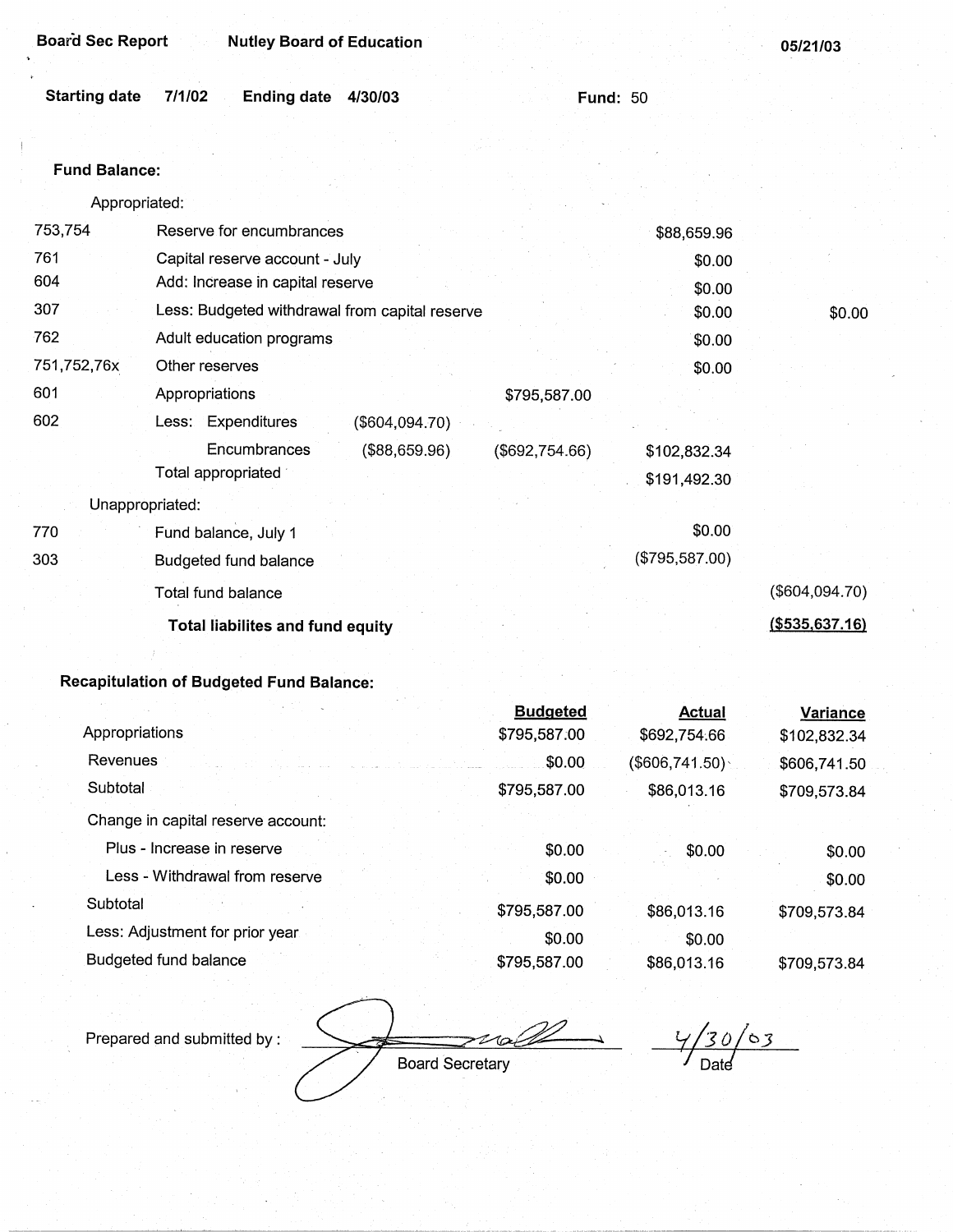**Board Sec Report Mutley Board of Education** 

**05/21/03** 

| <b>Starting date</b><br>7/1/02<br><b>Ending date</b><br>4/30/03 | <b>Fund: 55</b> |                  |  |  |  |
|-----------------------------------------------------------------|-----------------|------------------|--|--|--|
| <b>Assets and Resources</b>                                     |                 |                  |  |  |  |
| Assets:                                                         |                 |                  |  |  |  |
| 101<br>Cash in bank                                             |                 | \$99,780.38      |  |  |  |
| $102 - 106$<br>Cash Equivalents                                 |                 | \$0.00           |  |  |  |
| 111<br>Investments                                              |                 | \$0.00           |  |  |  |
| 116<br><b>Capital Reserve Account</b>                           |                 | \$0.00           |  |  |  |
| 121<br>Tax levy Receivable                                      |                 | \$0.00           |  |  |  |
|                                                                 |                 |                  |  |  |  |
| Accounts Receivable:                                            |                 |                  |  |  |  |
| 132<br>Interfund                                                | \$0.00          |                  |  |  |  |
| Intergovernmental - State<br>141                                | \$0.00          |                  |  |  |  |
| 142<br>Intergovernmental - Federal                              | \$0.00          |                  |  |  |  |
| Intergovernmental - Other<br>143                                | \$0.00          |                  |  |  |  |
| 153, 154<br>Other (net of estimated uncollectable of \$         | \$0.00          | \$0.00           |  |  |  |
| Loans Receivable:                                               |                 |                  |  |  |  |
| 131<br>Interfund                                                | \$0.00          |                  |  |  |  |
| 51, 152<br>Other (Net of estimated uncollectable of \$          | \$0.00          | \$0.00           |  |  |  |
| <b>Other Current Assets</b>                                     |                 | \$0.00           |  |  |  |
| <b>Resources:</b>                                               |                 |                  |  |  |  |
| 301<br><b>Estimated revenues</b>                                | \$0.00          |                  |  |  |  |
| 302<br>Less revenues                                            | (\$399,040.54)  | (\$399,040.54)   |  |  |  |
| <b>Total assets and resources</b>                               |                 | ( \$299, 260.16) |  |  |  |
| <b>Liabilities and fund equity</b>                              |                 |                  |  |  |  |
| <b>Liabilities:</b>                                             |                 |                  |  |  |  |
|                                                                 |                 |                  |  |  |  |
| 411<br>Intergovernmental accounts payable - state               |                 | \$0.00           |  |  |  |
| 421<br>Accounts payable                                         |                 | \$0.00           |  |  |  |
| 431<br>Contracts payable                                        |                 | \$0.00           |  |  |  |
| 451<br>Loans payable                                            |                 | \$0.00           |  |  |  |
| 481<br>Deferred revenues                                        |                 | \$0.00           |  |  |  |
| Other current liabilites                                        |                 | \$103,184.36     |  |  |  |
|                                                                 |                 |                  |  |  |  |
| <b>Total liabilities</b>                                        |                 | \$103,184.36     |  |  |  |